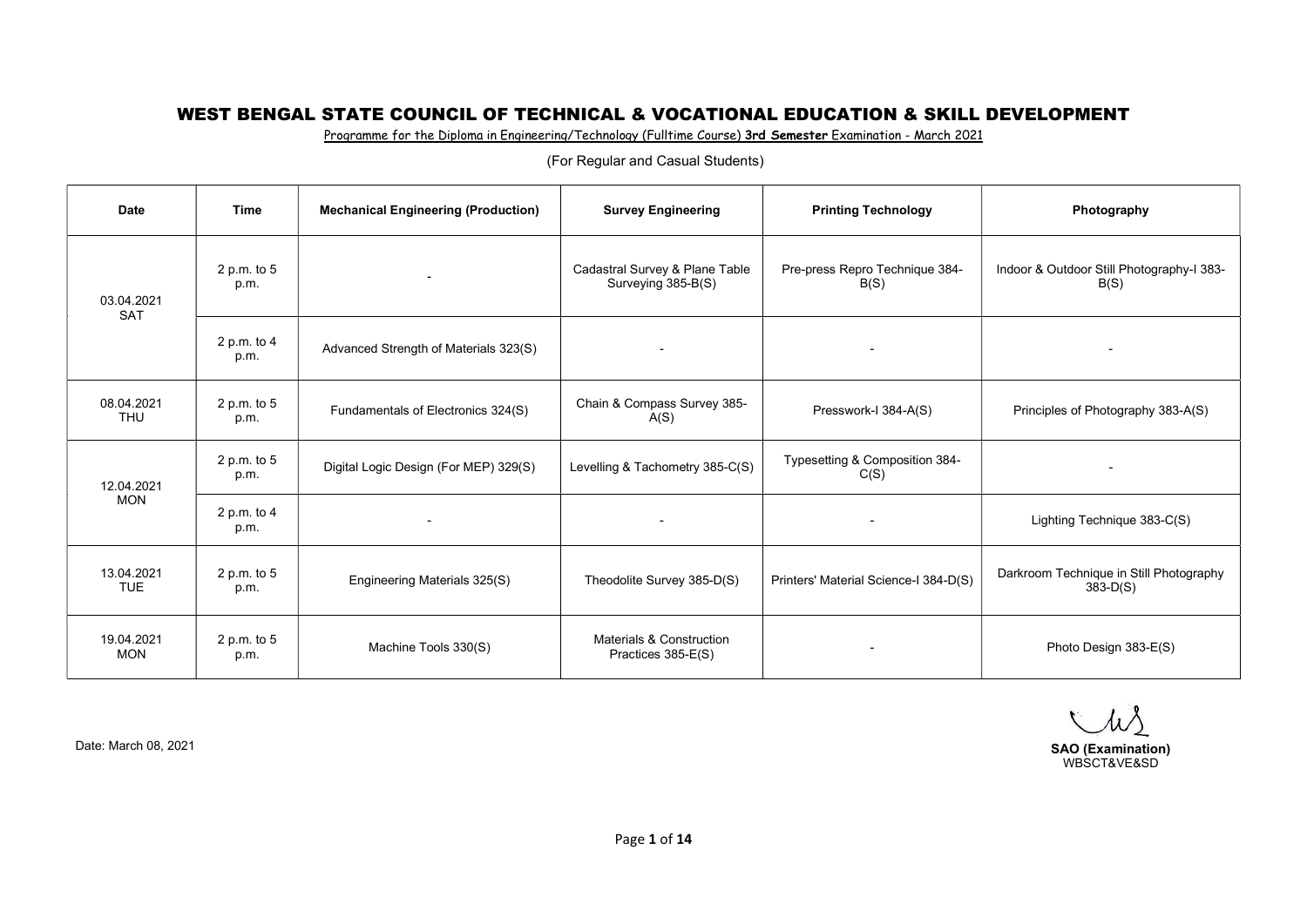Programme for the Diploma in Engineering/Technology (Fulltime Course) 3rd Semester Examination - March 2021

| Date                     | Time                | <b>Chemical Engineering</b>                          | <b>Metallurgical Engineering</b>                       | <b>Mine Surveying</b>            | <b>Mining Engineering</b>                                   | <b>Packaging Technology</b>                                   |
|--------------------------|---------------------|------------------------------------------------------|--------------------------------------------------------|----------------------------------|-------------------------------------------------------------|---------------------------------------------------------------|
| 03.04.2021<br><b>SAT</b> | 2 p.m. to 5<br>p.m. | Environmental Engineering 355(S)                     | <b>Fundamentals of Metallurgy</b><br>367(S)            | Environmental Engineering 355(S) | Explosives, Blasting Practices & Gas<br>Detection 372(S)    | $\overline{\phantom{a}}$                                      |
|                          | 2 p.m. to 4<br>p.m. | $\overline{\phantom{a}}$                             | $\sim$                                                 | $\sim$                           | $\overline{\phantom{a}}$                                    | Hazards in Packaging 382-<br>B(S)                             |
| 08.04.2021               | 2 p.m. to 5<br>p.m. | Basic Electronics 317(S)                             |                                                        | Basic Surveying-I 374(S)         | Introduction to Mining 371(S)                               | Introduction to Packaging<br>Technology 382-A(S)              |
| <b>THU</b>               | 2 p.m. to 4<br>p.m. |                                                      | <b>Fundamentals of Electronics</b><br>(For MET) 366(S) | $\overline{\phantom{a}}$         | $\overline{\phantom{a}}$                                    |                                                               |
|                          | 2 p.m. to 5<br>p.m. | Fluid Mechanics 358(S)                               |                                                        | $\overline{\phantom{a}}$         |                                                             | Introduction to<br>Thermodynamics & Heat<br>Transfer 382-E(S) |
| 12.04.2021<br><b>MON</b> | 2 p.m. to 4<br>p.m. | $\overline{\phantom{a}}$                             | Mechanical Engineering 370(S)                          | $\overline{\phantom{a}}$         | $\overline{\phantom{a}}$                                    | $\overline{\phantom{a}}$                                      |
| 13.04.2021<br><b>TUE</b> | 2 p.m. to 5<br>p.m. | <b>Computer Oriented Numerical Method</b><br>356(S)  | Metallurgical Thermodynamics<br>368(S)                 | Basic Surveying-II 375(S)        | Underground Coal Mining Methods & Fuel<br>Technology 373(S) | Cellulose & Fiber<br>Technology 382-C(S)                      |
| 19.04.2021<br><b>MON</b> | 2 p.m. to 5<br>p.m. | Fundamentals of Chemical Engineering<br>357(S)       | Mechanical Testing of Metals<br>369(S)                 | Methods of Mining 376(S)         | $\overline{\phantom{a}}$                                    | <b>Basic Electronics (For PT)</b><br>$382 - D(S)$             |
| 20.04.2021<br><b>TUE</b> | 2 p.m. to 5<br>p.m. | <b>Chemical Engineering Thermodynamics</b><br>359(S) |                                                        | $\overline{\phantom{a}}$         | $\overline{\phantom{a}}$                                    | $\overline{\phantom{a}}$                                      |

(For Regular and Casual Students)

W

Date: March 08, 2021 SAO (Examination) WBSCT&VE&SD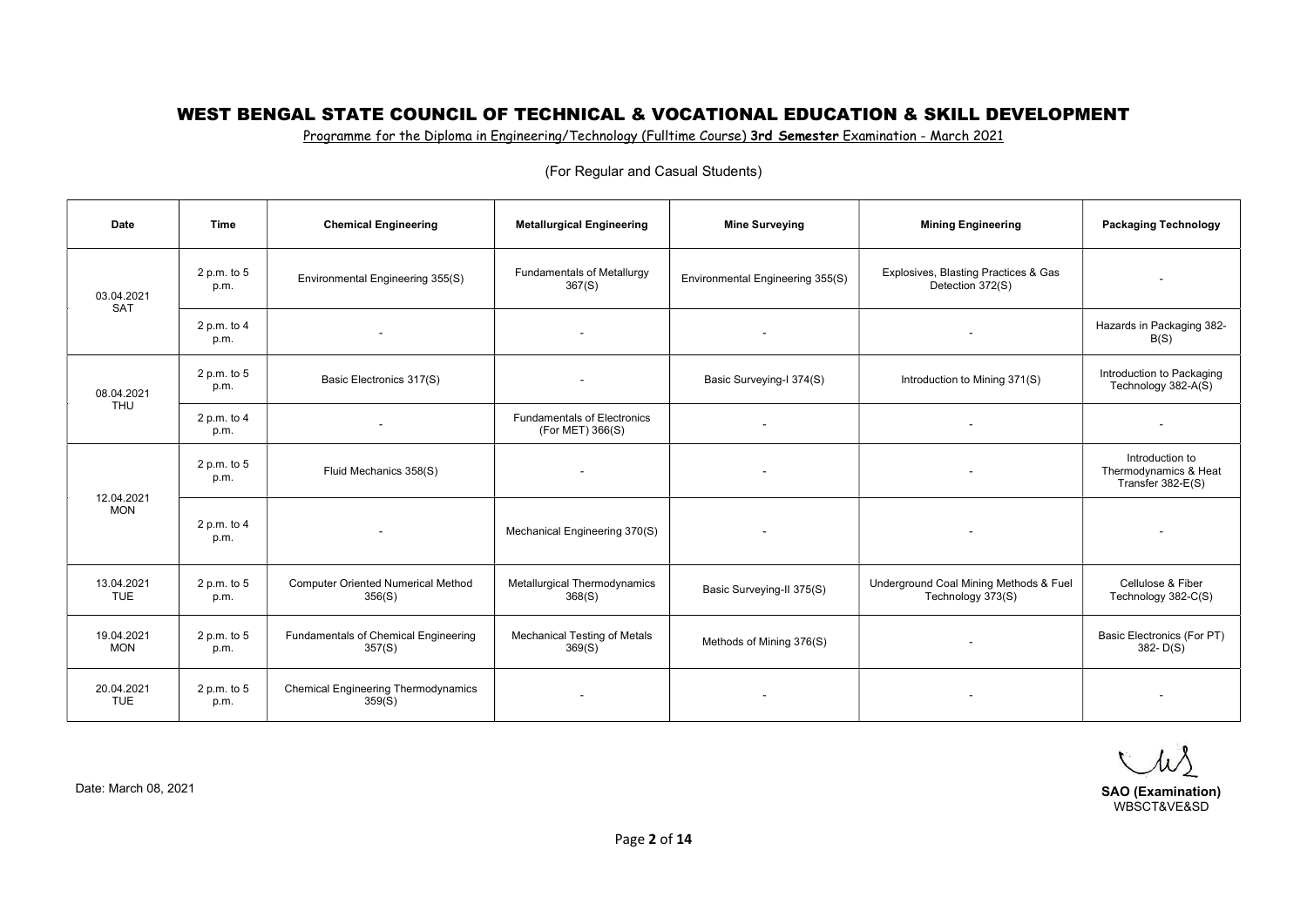Programme for the Diploma in Engineering/Technology (Fulltime Course) 3rd Semester Examination - March 2021

| <b>Date</b>              | <b>Time</b>           | <b>Computer Science &amp; Technology</b>                  | <b>Electronics &amp;</b><br><b>Instrumentation</b>          | <b>Architecture</b>                                   | <b>Automobile Engineering</b>                       | <b>Agricultural</b><br>Engineering                     |
|--------------------------|-----------------------|-----------------------------------------------------------|-------------------------------------------------------------|-------------------------------------------------------|-----------------------------------------------------|--------------------------------------------------------|
|                          |                       |                                                           | Engineering                                                 |                                                       |                                                     |                                                        |
| 03.04.2021<br><b>SAT</b> | 2 p.m. to $5$<br>p.m. | C Programming 332(S)                                      | Circuit Theory 350(S)                                       |                                                       | Automotive Engines 308(S)                           | Surveying & Levelling<br>$381 - B(S)$                  |
| 08.04.2021<br><b>THU</b> | 2 p.m. to 5<br>p.m.   | Electronic Devices & Circuits 331(S)                      | <b>Fundamentals of Electronics</b><br>(For EIE) 349(S)      | Heat Power Engineering-I 307(S)                       |                                                     | Basic Soil Science 381-<br>A(S)                        |
| 12.04.2021<br><b>MON</b> | 2 p.m. to 5<br>p.m.   | Data Structure (For CST) 336(S)                           |                                                             | History of Architecture-I 302(S)                      |                                                     | Environmental<br>Engineering (For AGE)<br>$381-E(S)$   |
|                          | 2 p.m. to $4$<br>p.m. |                                                           | Electrical Machine (For EIE)<br>353(S)                      |                                                       | Advanced Strength of Materials (For<br>AE) 306(S)   |                                                        |
| 13.04.2021<br><b>TUE</b> | 2 p.m. to 5<br>p.m.   | Discrete Mathematics (For CST)<br>334(S)                  | Fundamentals of<br>Instrumentation 351(S)                   | Materials & Methods of<br>Construction-I 303(S)       | Automotive Chassis-I 309(S)                         | <b>Agricultural Process</b><br>Engineering 381-C(S)    |
| 19.04.2021               | 2 p.m. to 5<br>p.m.   | Digital Logic Design (For CST) 335(S)                     |                                                             | <b>Building Services &amp;</b><br>Equipments-I 304(S) |                                                     | Thermodynamics & Heat<br>Transfer Process 381-<br>D(S) |
| <b>MON</b>               | 2 p.m. to $4$<br>p.m. |                                                           | Electrical Measurement &<br>Measuring Instruments<br>352(S) |                                                       | Fundamentals of Electronics (For<br>AE) 305(S)      |                                                        |
| 20.04.2021               | 2 p.m. to 5<br>p.m.   | <b>Computer Organisation &amp; Architecture</b><br>337(S) |                                                             | Theory of Structures 301(S)                           | Materials Science & Manufacturing<br>Process 310(S) | Hydraulics (For AGE)<br>$381 - F(S)$                   |
| <b>TUE</b>               | 2 p.m. to $4$<br>p.m. |                                                           | Optical Instrumentation<br>354(S)                           |                                                       |                                                     |                                                        |

(For Regular and Casual Students)

 $\mu\lambda$ 

SAO (Examination) WBSCT&VE&SD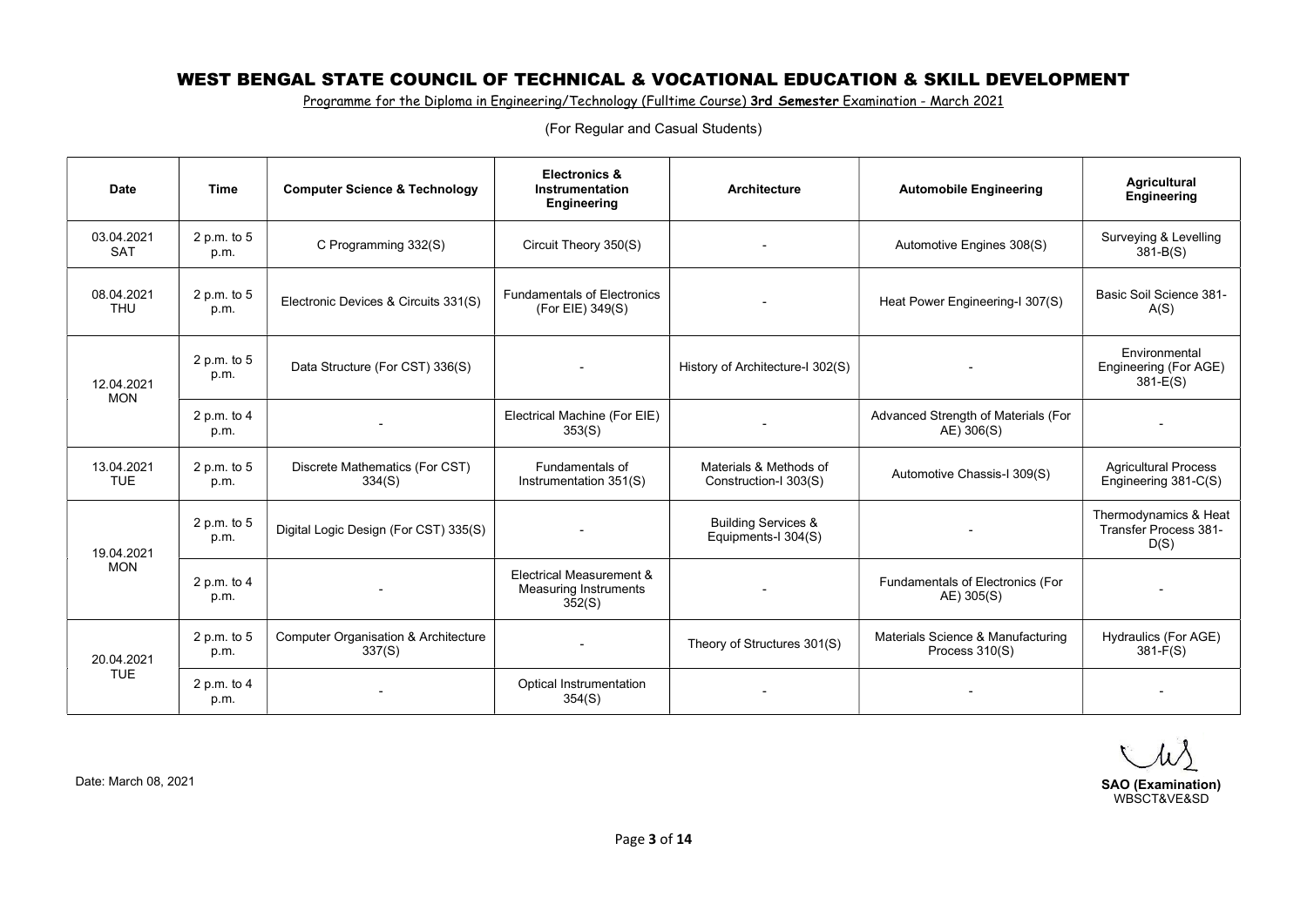Programme for the Diploma in Engineering/Technology (Fulltime Course) 3rd Semester Examination - March 2021

| <b>Date</b>              | <b>Time</b>           | <b>Civil Engineering</b>                              | <b>Electrical Engineering</b>                       | <b>Mechanical Engineering</b>                | <b>Electronics &amp; Telecommunication</b><br>Engineering | <b>Leather Goods Technology</b>                              |
|--------------------------|-----------------------|-------------------------------------------------------|-----------------------------------------------------|----------------------------------------------|-----------------------------------------------------------|--------------------------------------------------------------|
| 03.04.2021               | 2 p.m. to 5<br>p.m.   | <b>Building Material &amp;</b><br>Construction 312(S) | <b>Electrical Circuit &amp; Network</b><br>318(S)   | $\overline{\phantom{a}}$                     | Network Analysis 344(S)                                   | Material Study (Leather) 387-<br>B(S)                        |
| <b>SAT</b>               | 2 p.m. to $4$<br>p.m. | $\sim$                                                | $\overline{\phantom{a}}$                            | Advanced Strength of Materials<br>323(S)     | $\sim$                                                    | $\sim$                                                       |
| 08.04.2021<br><b>THU</b> | 2 p.m. to 5<br>p.m.   | Surveying 311(S)                                      | Basic Electronics 317(S)                            | <b>Fundamentals of Electronics</b><br>324(S) | Analog Electronics-I 345(S)                               | <b>Fundamentals of Leather Goods</b><br>Technology 387-A(S)  |
|                          | 2 p.m. to 5<br>p.m.   |                                                       | <b>Electrical Measuring Instrument</b><br>321(S)    | Manufacturing Processes-I<br>327(S)          |                                                           |                                                              |
| 12.04.2021<br><b>MON</b> | 2 p.m. to 6<br>p.m.   | Civil Engineering Drawing 316(S)                      |                                                     | $\blacksquare$                               |                                                           |                                                              |
|                          | 2 p.m. to 4<br>p.m.   | $\overline{\phantom{a}}$                              | $\overline{\phantom{a}}$                            | $\overline{\phantom{a}}$                     | Computer Programming Language 348(S)                      |                                                              |
| 13.04.2021<br><b>TUE</b> | 2 p.m. to 5<br>p.m.   | Concrete Technology 313(S)                            | Electrical Machine-I 319(S)                         | Engineering Materials 325(S)                 | Digital Electronics 346(S)                                | Elements of Basic Designing &<br>Pattern Developing 387-C(S) |
| 19.04.2021               | 2 p.m. to 5<br>p.m.   | Mechanics of Structure 314(S)                         |                                                     | Thermal Engineering-I 326(S)                 |                                                           | Leather Goods Accessories 387-<br>D(S)                       |
| <b>MON</b>               | 2 p.m. to $4$<br>p.m. | $\overline{\phantom{a}}$                              | Programming Concept Using C<br>320(S)               |                                              | Electrical Machine (For ETCE & ECE)<br>347(S)             |                                                              |
| 20.04.2021               | 2 p.m. to 5<br>p.m.   | Hydraulics (For CE) 315(S)                            |                                                     |                                              |                                                           |                                                              |
| <b>TUE</b>               | 2 p.m. to 4<br>p.m.   |                                                       | <b>Elements of Mechanical</b><br>Engineering 322(S) | Mechanical Engineering Drawing<br>328(S)     |                                                           |                                                              |

Date: March 08, 2021 SAO (Examination) SAO (Examination) WBSCT&VE&SD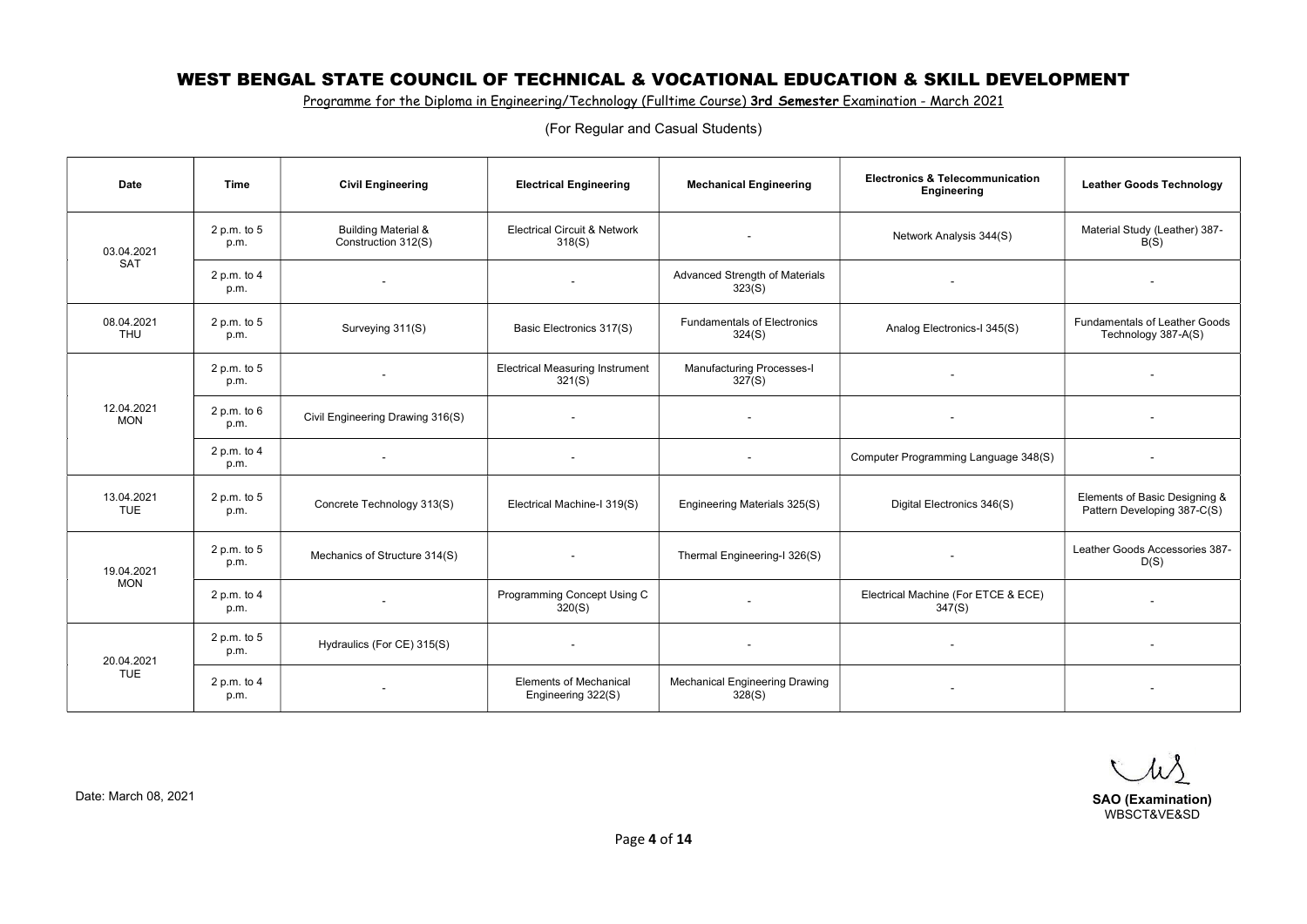Programme for the Diploma in Engineering/Technology (Fulltime Course) 3rd Semester Examination - March 2021

| <b>Date</b>              | Time                | <b>Information Technology</b>            | <b>Modern Office Practice &amp;</b><br>Management       | <b>Computer Software</b><br>Technology          | <b>Medical Laboratory Technology</b>  | <b>Multimedia Technology</b>                            |
|--------------------------|---------------------|------------------------------------------|---------------------------------------------------------|-------------------------------------------------|---------------------------------------|---------------------------------------------------------|
| 03.04.2021               | 2 p.m. to 5<br>p.m. | C Programming 332(S)                     | <b>Business Statistics-II 389-</b><br>B(S)              | C Programming 332(S)                            | Human Physiology 361(S)               |                                                         |
| <b>SAT</b>               | 2 p.m. to 4<br>p.m. |                                          |                                                         |                                                 |                                       | Digital Photography<br>380(S)                           |
| 08.04.2021<br><b>THU</b> | 2 p.m. to 5<br>p.m. | Electronics Devices & Circuits 331(S)    | <b>Environmental Engineering</b><br>(For MOPM) 389-A(S) | Electronics Devices & Circuits<br>331(S)        | Human Anatomy 360(S)                  | Introduction to Web<br>Designing (HTML &<br>CSS) 377(S) |
| 12.04.2021<br><b>MON</b> | 2 p.m. to 5<br>p.m. | Data Structure (For IT) 342(S)           | Rural Development &<br>Management 389-E(S)              | System Programming 339(S)                       | Basic Electrical & Electronics 364(S) |                                                         |
| 13.04.2021<br><b>TUE</b> | 2 p.m. to 5<br>p.m. | Digital Techniques 333(S)                | Conversational English-II<br>$389-C(S)$                 | Digital Techniques 333(S)                       | Haematology & Body Fluids 362(S)      | Image & Graphics in<br>Multimedia 378(S)                |
| 19.04.2021<br><b>MON</b> | 2 p.m. to 5<br>p.m. | Discrete Mathematics (For IT) 341(S)     | Advanced Accountancy 389-<br>D(S)                       | Discrete Mathematics (For<br>CSWT) 338(S)       | Biomedical Instrumentation-I 363(S)   | Multimedia Design<br>379(S)                             |
| 20.04.2021<br><b>TUE</b> | 2 p.m. to 5<br>p.m. | Computer System & Architecture<br>343(S) |                                                         | Management Information<br>System & ERP $340(S)$ | Computer Programming in C 365(S)      |                                                         |

(For Regular and Casual Students)

W

Date: March 08, 2021 SAO (Examination) WBSCT&VE&SD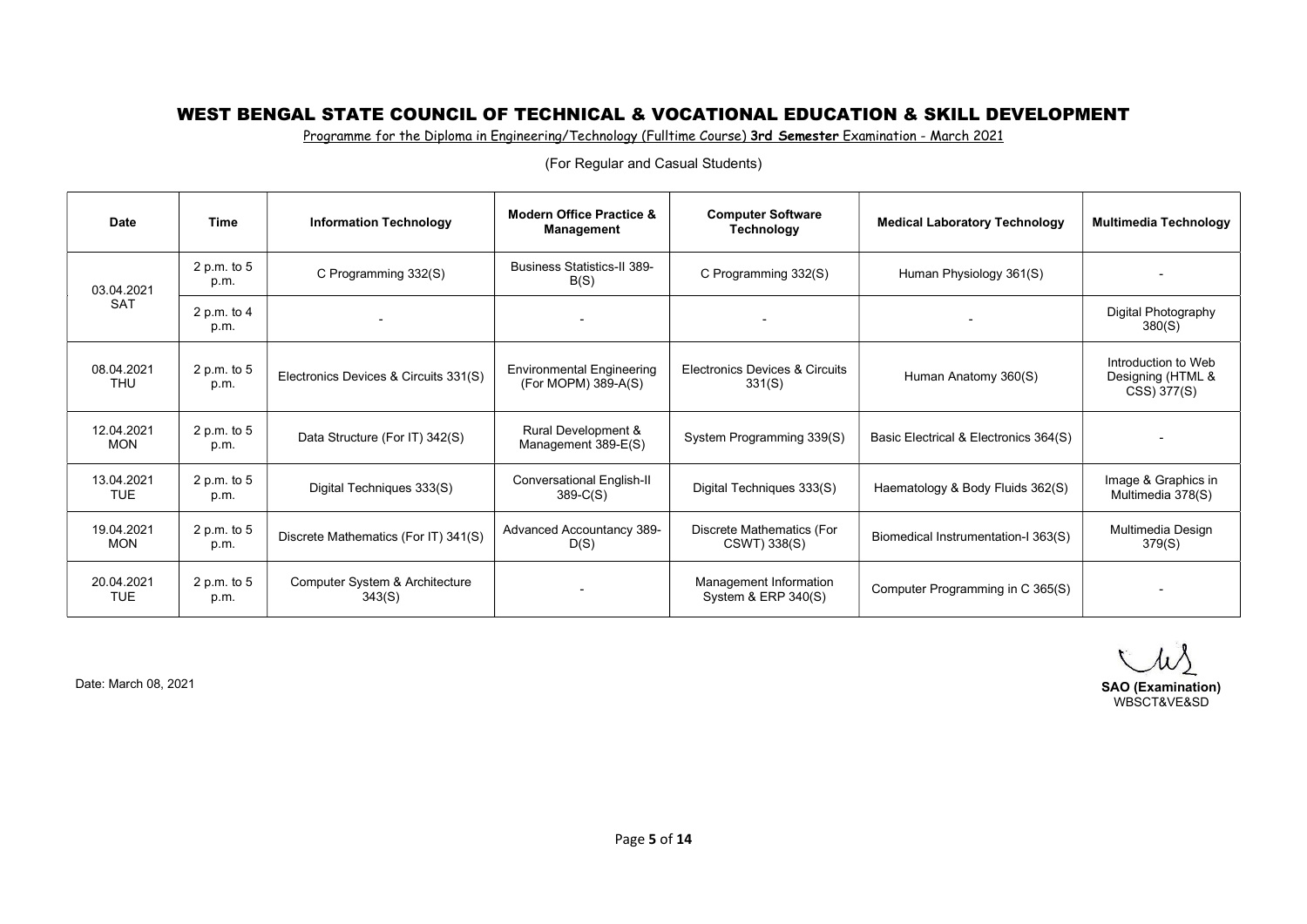Programme for the Diploma in Engineering/Technology (Fulltime Course) 3rd Semester Examination - March 2021

| <b>Date</b>              | <b>Time</b>           | <b>Food Processing Technology</b>                    | <b>Footwear Technology</b>                                        | <b>Geographical Information</b><br><b>System and Global</b><br><b>Positioning System</b> | <b>Electronics &amp; Communication</b><br>Engineering | <b>Renewable Energy</b>                                      |
|--------------------------|-----------------------|------------------------------------------------------|-------------------------------------------------------------------|------------------------------------------------------------------------------------------|-------------------------------------------------------|--------------------------------------------------------------|
| 03.04.2021<br><b>SAT</b> | 2 p.m. to $5$<br>p.m. | Food Microbiology 386-B(S)                           | Method of Footwear<br>Manufacture-I 388-B(S)                      | Geography & Cartography<br>$396 - B(S)$                                                  | Network Analysis 344(S)                               | Solar Photovoltaic - I<br>$397 - A(S)$                       |
| 08.04.2021<br><b>THU</b> | 2 p.m. to $5$<br>p.m. | Process Instrumentation<br>Fundamentals 386-A(S)     | Principles of Footwear<br>Manufacture 388-A(S)                    | Spatial Statistics-I 396-A(S)                                                            | Analog Electronics-I 345(S)                           | Renewable Energy<br>Instrumentation<br>Applications 397-C(S) |
| 12.04.2021               | 2 p.m. to 5<br>p.m.   | Chemistry of Food-I 386-C(S)                         | Principles of Shoe<br>Designing & Pattern Cutting-<br>$1388-C(S)$ | Demography & Social Science<br>$396-C(S)$                                                |                                                       | Thermodynamics and<br>Fluid Power 397-D(S)                   |
| <b>MON</b>               | 2 p.m. to $4$<br>p.m. |                                                      |                                                                   |                                                                                          | Computer Programming Language<br>348(S)               |                                                              |
| 13.04.2021<br><b>TUE</b> | 2 p.m. to 5<br>p.m.   | Unit Operation of Chemical<br>Engineering-I 386-D(S) | Selection of Material Leather<br>& Accessories 388-D(S)           | Database Management<br>System $396-D(S)$                                                 | Digital Electronics 346(S)                            | Electrical Machine and<br>Measurement 397-E(S)               |
| 19.04.2021<br><b>MON</b> | 2 p.m. to 5<br>p.m.   |                                                      |                                                                   | Applied Surveying 396-E(S)                                                               |                                                       | Solar Thermal 397-B(S)                                       |
|                          | 2 p.m. to 4<br>p.m.   |                                                      |                                                                   |                                                                                          | Electrical Machine (For ETCE &<br>ECE) 347(S)         |                                                              |

(For Regular and Casual Students)

Date: March 08, 2021 SAO (Examination) WBSCT&VE&SD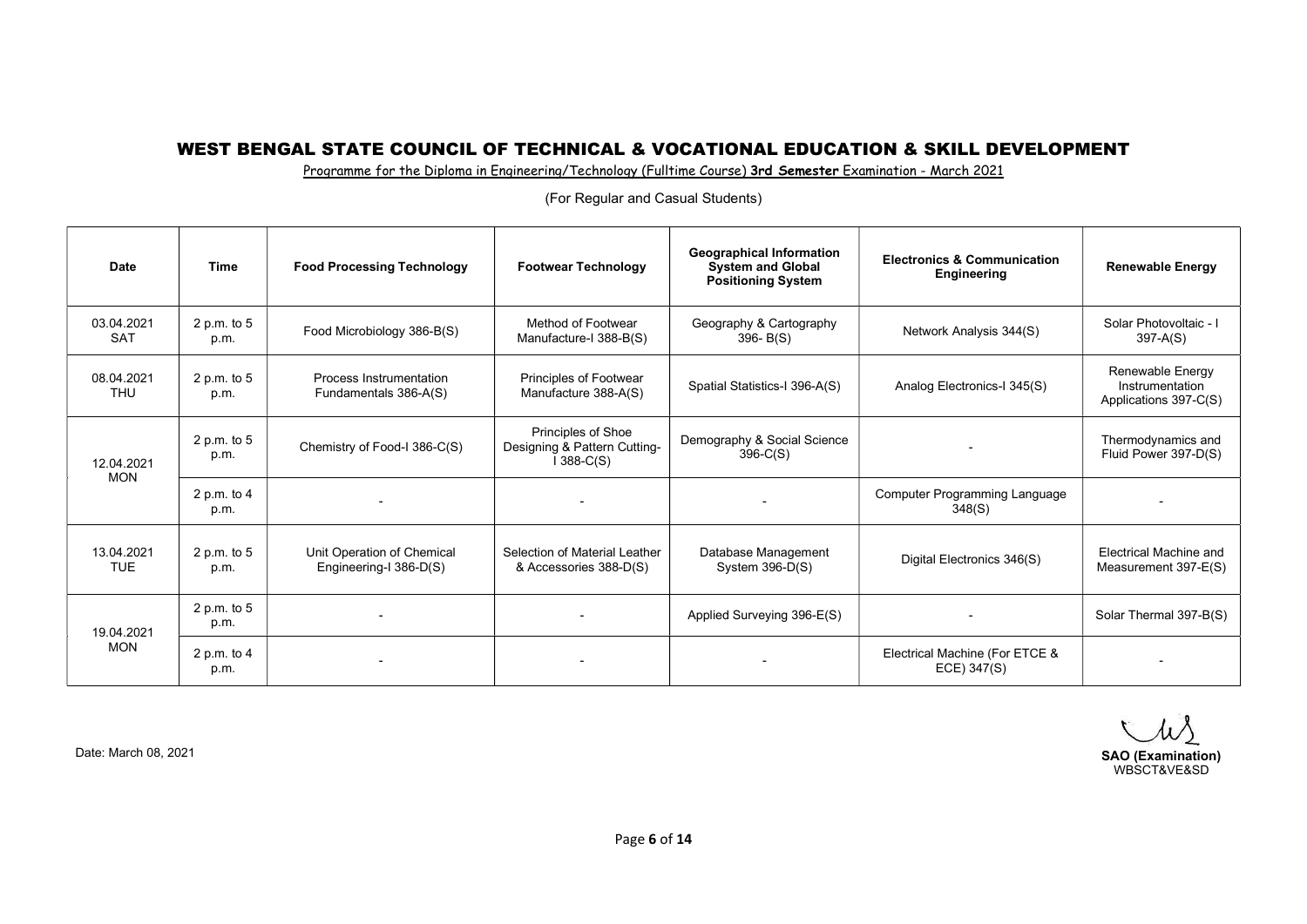Programme for the Diploma in Engineering/Technology (Fulltime Course) 3rd Semester Examination - March 2021

| <b>Date</b>              | Time                  | <b>Electrical Engienering (Power</b><br>System )        | <b>Electrical Engienering</b><br>(Industrial Control)             | <b>Electrical &amp; Electronics</b><br>Engineering      | <b>Instrumentation &amp; Control</b><br><b>Engineering</b>           | <b>Interior Decoration</b>                   |
|--------------------------|-----------------------|---------------------------------------------------------|-------------------------------------------------------------------|---------------------------------------------------------|----------------------------------------------------------------------|----------------------------------------------|
| 03.04.2021<br><b>SAT</b> | 2 p.m. to $5$<br>p.m. | Electrical Circuit & Network 318(S)                     | <b>Electrical Circuit &amp; Network</b><br>318(S)                 | <b>Electrical Circuit &amp; Network</b><br>318(S)       | Circuit Theory 350(S)                                                | Evolution of Interior<br>Design $-1398-A(S)$ |
| 08.04.2021<br><b>THU</b> | 2 p.m. to $5$<br>p.m. | Basic Electronics 317(S)                                | Basic Electronics 317(S)                                          | Analog Electronics-I 345(S)                             | Analog Electronics & Fundamentals<br>$395-A(S)$                      | Introduction to Structures<br>$398-D(S)$     |
| 12.04.2021<br><b>MON</b> | 2 p.m. to $4$<br>p.m. | Programming Concept in C 391(S)                         | Programming Concept in C<br>391(S)                                | C Programming (For EEE)<br>394(S)                       | Electrical Machine (For ICE)<br>$395-D(S)$                           | Indian Art 398-C(S)                          |
| 13.04.2021<br><b>TUE</b> | 2 p.m. to $5$<br>p.m. | Electrical Machine-I 319(S)                             | Electrical Machine-I 319(S)                                       | Electrical Machine-I 319(S)                             | Fundamentals of Instrumentation<br>351(S)                            |                                              |
| 19.04.2021<br><b>MON</b> | 2 p.m. to 5<br>p.m.   | Electrical & Electronic Measuring<br>Instruments 390(S) | Electrical & Electronic<br><b>Measuring Instruments</b><br>390(S) | Electrical & Electronic<br>Measuring Instruments 390(S) |                                                                      | Materials & Construction-I<br>$398 - B(S)$   |
|                          | 2 p.m. to $4$<br>p.m. | $\overline{\phantom{a}}$                                | $\overline{\phantom{0}}$                                          |                                                         | Basic Control System 395-B(S)                                        |                                              |
|                          | 2 p.m. to $5$<br>p.m. | Thermodynamics, Heat Power &<br>Foundation 392(S)       | Control Theory 393(S)                                             |                                                         |                                                                      |                                              |
| 20.04.2021<br><b>TUE</b> | 2 p.m. to $4$<br>p.m. |                                                         |                                                                   |                                                         | Electrical Measurement & Measuring<br>Instruments (For ICE) 395-C(S) | <b>Environmental Science</b><br>$398-E(S)$   |

(For Regular and Casual Students)

 $\mu\lambda$ SAO (Examination)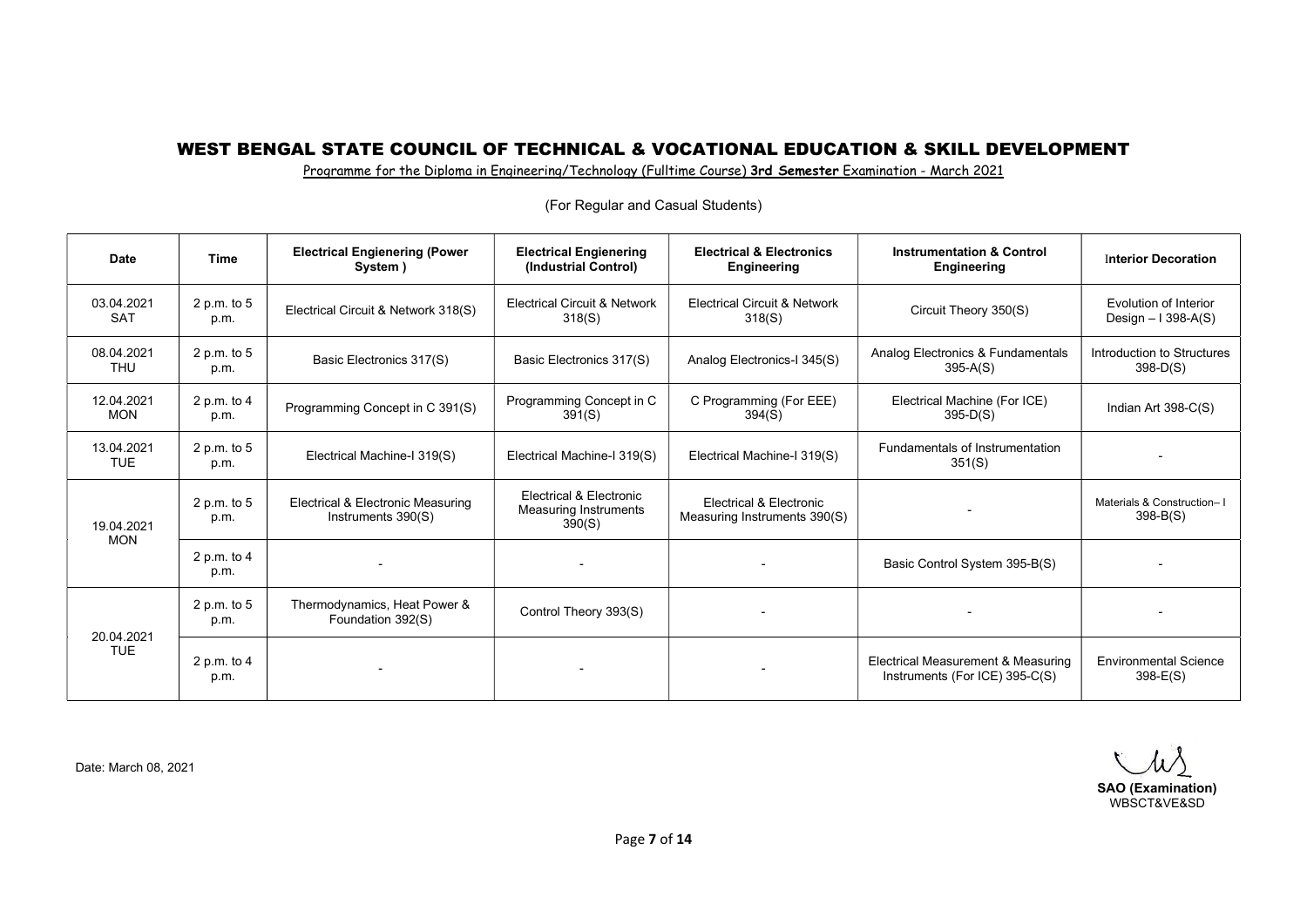Programme for the Diploma in Engineering/Technology (Fulltime Course) 5th Semester Examination - March 2021

| <b>Date</b>              | <b>Time</b>                                                                                                   | Architecture                                               | <b>Agricultural Engineering</b>                         | <b>Automobile Engineering</b>                            | <b>Chemical Engineering</b>        |
|--------------------------|---------------------------------------------------------------------------------------------------------------|------------------------------------------------------------|---------------------------------------------------------|----------------------------------------------------------|------------------------------------|
| 30.03.2021<br><b>TUE</b> | 10 $a.m.$ to 1<br>p.m.                                                                                        | Elective                                                   | Elective                                                | Elective                                                 | Elective                           |
| 03.04.2021               | Irrigation & Drainage Engineering<br>10 $a.m.$ to 1<br>Project & Disaster Management 501(S)<br>507(S)<br>p.m. |                                                            |                                                         | Reaction Kinetics & Reactor Design 520(S)                |                                    |
| <b>SAT</b>               | 10 a.m. to 12<br>noon                                                                                         | $\overline{\phantom{a}}$                                   | $\overline{\phantom{a}}$                                | Automobile Component Design<br>514(S)                    | $\overline{\phantom{a}}$           |
| 08.04.2021               | 10 $a.m.$ to 1<br>p.m.                                                                                        | Design of Structures-II 502(S)                             |                                                         | Automotive Chassis-II 515(S)                             | Chemical Technology-I 521(S)       |
| <b>THU</b>               | 10 a.m. to 12<br>noon                                                                                         |                                                            | Agricultural Waste Utilisation<br>508(S)                |                                                          | $\overline{\phantom{a}}$           |
| 12.04.2021<br><b>MON</b> | 10 a.m. to 1<br>p.m.                                                                                          | Contemporary Architecture-I 503(S)                         | Farm Power 509(S)                                       | Hydraulics & Pneumatics 516(S)                           | Separation Process-I 522(S)        |
| 13.04.2021<br><b>TUE</b> | 10 a.m. to 1<br>p.m.                                                                                          | Materials & Methods of Construction-III<br>504(S)          | Seed Processing Technology<br>510(S)                    | Earth Moving Equipments & Farm<br>Machinery 517(S)       | Process Control Engineering 523(S) |
| 19.04.2021<br><b>MON</b> | 10 a.m. to 1<br>p.m.                                                                                          | Estimating, Costing, Specification &<br>Valuation-I 505(S) | Refrigeration & Air Conditioning<br>(For AGE)<br>511(S) | <b>Automotive Electrical &amp; Electronics</b><br>518(S) | $\overline{\phantom{a}}$           |
| 20.04.2021<br><b>TUE</b> | 10 $a.m.$ to 12<br>noon                                                                                       |                                                            | Soil & Water Conservation<br>512(S)                     |                                                          |                                    |

(For Regular and Casual Students)

 $\mu$ SAO (Examination)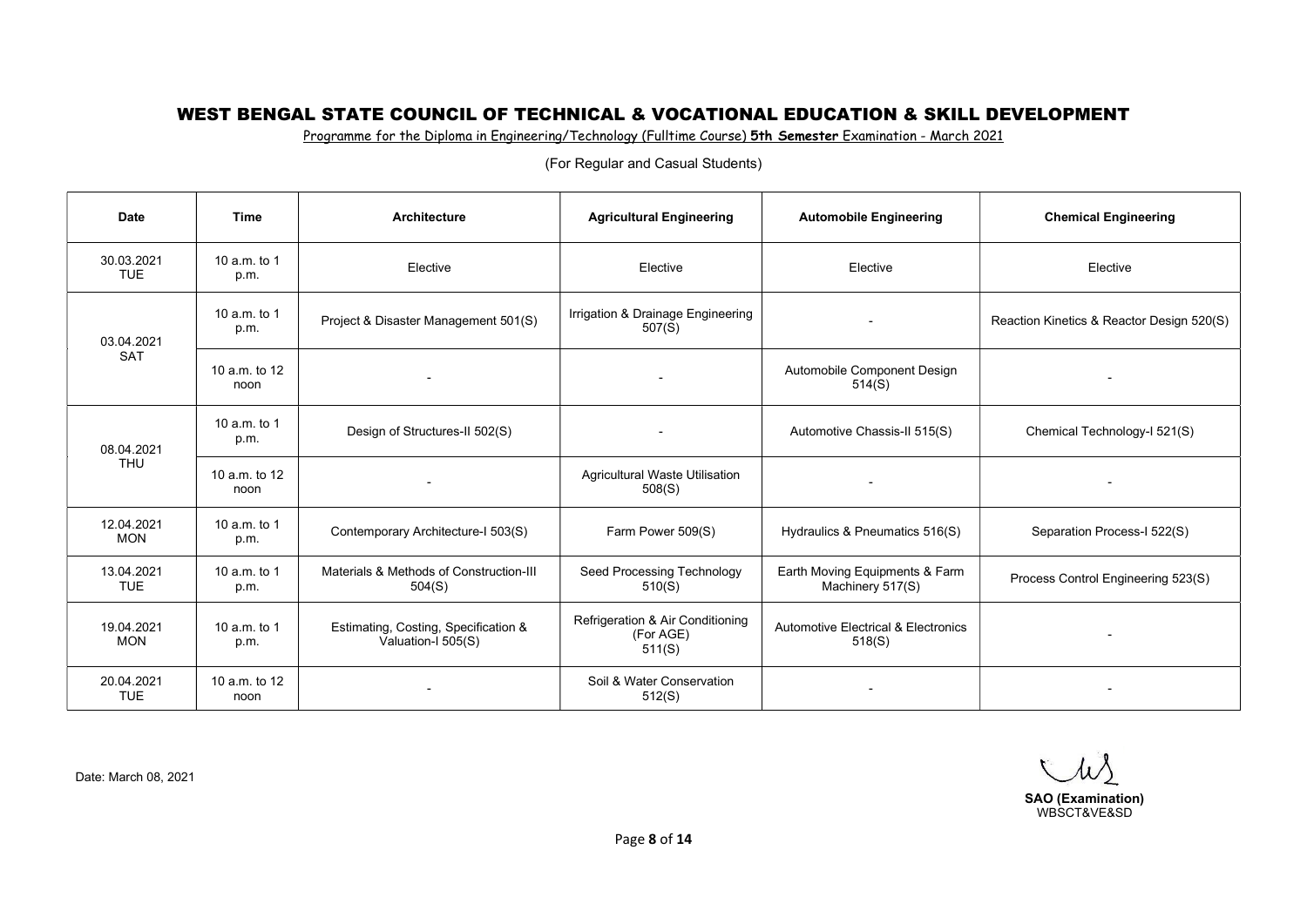Programme for the Diploma in Engineering/Technology (Fulltime Course) 5th Semester Examination - March 2021

| <b>Date</b>                        | <b>Time</b>             | <b>Civil Engineering</b>                                   | <b>Computer Science &amp;</b><br><b>Technology</b> | <b>Computer Software</b><br><b>Technology</b>     | <b>Information Technology</b>     |
|------------------------------------|-------------------------|------------------------------------------------------------|----------------------------------------------------|---------------------------------------------------|-----------------------------------|
| 10 a.m. to 1<br>p.m.<br>30.03.2021 |                         | Elective                                                   | Elective                                           | Elective                                          |                                   |
| <b>TUE</b>                         | 10 a.m. to 12<br>noon   | Geotechnical Engineering-II 529(S)                         |                                                    |                                                   | $\blacksquare$                    |
| 03.04.2021<br><b>SAT</b>           | 10 a.m. to 1<br>p.m.    | Building Services & Entrepreneurship<br>Development 525(S) | Software Engineering 530(S)                        | Software Engineering 530(S)                       | Software Engineering 530(S)       |
| 08.04.2021                         | 10 a.m. to 1<br>p.m.    | $\overline{\phantom{a}}$                                   | Java Programming 531(S)                            | Object Oriented Programming using<br>Java 535(S)  | Java Programming 531(S)           |
| <b>THU</b>                         | 10 $a.m.$ to 12<br>noon | Contract & Accounts 526(S)                                 | $\overline{\phantom{0}}$                           |                                                   | -                                 |
| 12.04.2021<br><b>MON</b>           | 10 a.m. to 1<br>p.m.    | Transportation Engineering-II 527(S)                       | Operating Systems 532(S)                           | Computer Network (For CSWT)<br>536(S)             | Operating Systems 532(S)          |
| 13.04.2021<br><b>TUE</b>           | 10 a.m. to 1<br>p.m.    | Design of RCC Structure 528(S)                             | Theory of Computation 533(S)                       | Relational Database Management<br>System $537(S)$ | Principle of Communication 539(S) |

(For Regular and Casual Students)

W SAO (Examination) WBSCT&VE&SD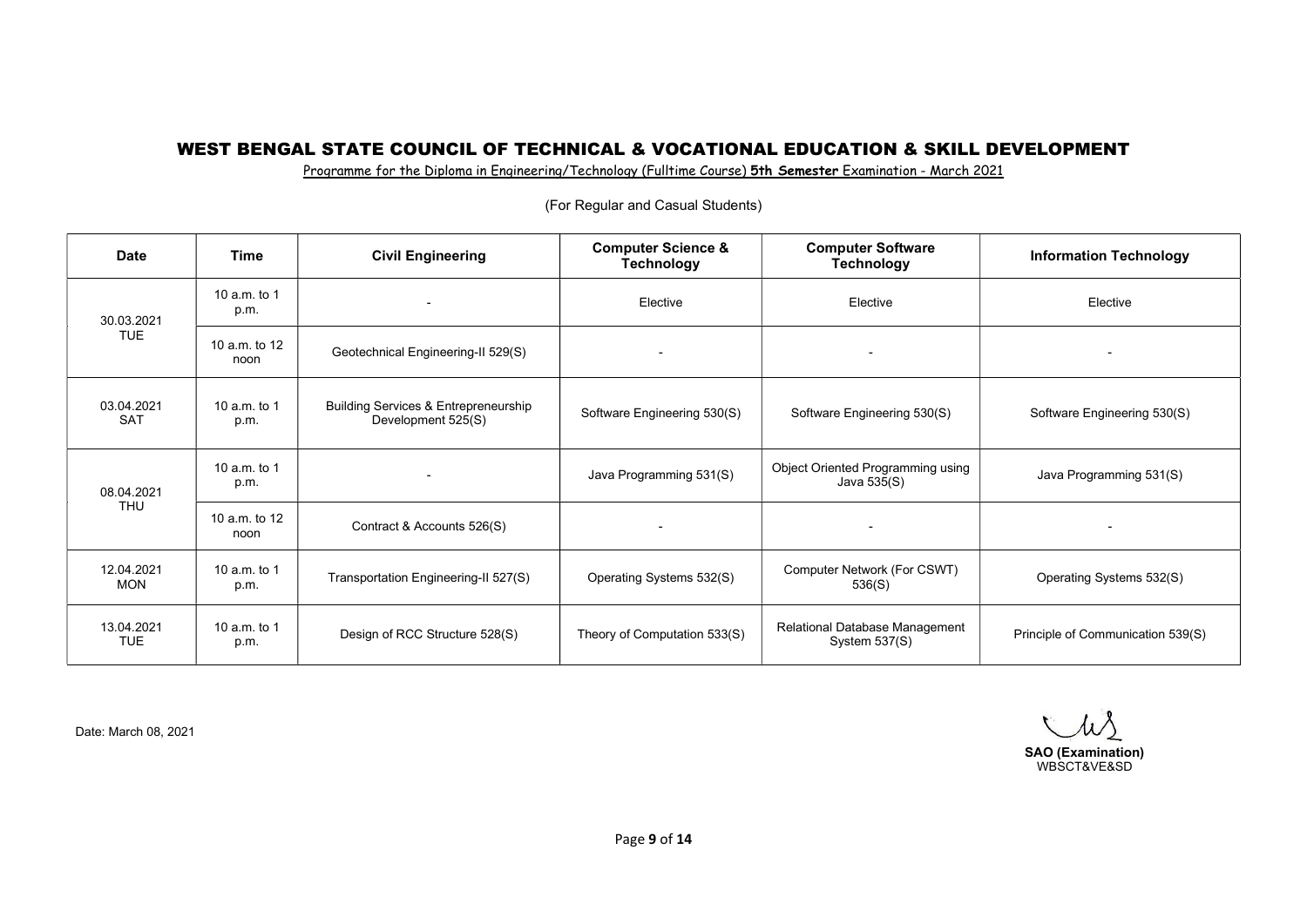Programme for the Diploma in Engineering/Technology (Fulltime Course) 5th Semester Examination - March 2021

| <b>Date</b>              | <b>Time</b>           | <b>Electrical Engineering</b>                     | <b>Electronics &amp; Instrumentation</b><br>Engineering | <b>Electronics &amp; Telecommunication</b><br>Engineering | <b>Food Processing Technology</b>        |
|--------------------------|-----------------------|---------------------------------------------------|---------------------------------------------------------|-----------------------------------------------------------|------------------------------------------|
| 30.03.2021               | 10 a.m. to 1<br>p.m.  | Elective                                          |                                                         | $\overline{\phantom{a}}$                                  | Bakery & Confectionary Technology 559(S) |
| <b>TUE</b>               | 10 a.m. to 12<br>noon | $\overline{\phantom{a}}$                          | Analytical Instrumentation 549(S)                       | Elective                                                  | $\overline{\phantom{a}}$                 |
| 03.04.2021<br><b>SAT</b> | 10 a.m. to 1<br>p.m.  | Power Electronics & Drives 540(S)                 | Process Instrumentation-II<br>545(S)                    | Digital & Microwave Communication<br>Engineering 550(S)   | Technology of Food-I 555(S)              |
| 08.04.2021<br><b>THU</b> | 10 a.m. to 1<br>p.m.  | Microprocessor & Microcontroller 541(S)           | <b>Advanced Process Control</b><br>546(S)               | Electronics Measurement 551(S)                            | Technology of Food-II 556(S)             |
| 12.04.2021               | 10 a.m. to 1<br>p.m.  | Switchgear & Protection 542(S)                    | Industrial Electronics 547(S)                           | $\overline{\phantom{0}}$                                  | Technology of Food-III 557(S)            |
| <b>MON</b>               | 10 a.m. to 12<br>noon |                                                   |                                                         | Industrial Electronics-I 552(S)                           |                                          |
| 13.04.2021<br><b>TUE</b> | 10 a.m. to 1<br>p.m.  | Utilisation, Traction, Heating & Drives<br>543(S) | Microprocessor 548(S)                                   | Microcontroller & Embedded System<br>553(S)               | Dairy Technology 558(S)                  |

(For Regular and Casual Students)

W

WBSCT&VE&SD

Date: March 08, 2021 SAO (Examination)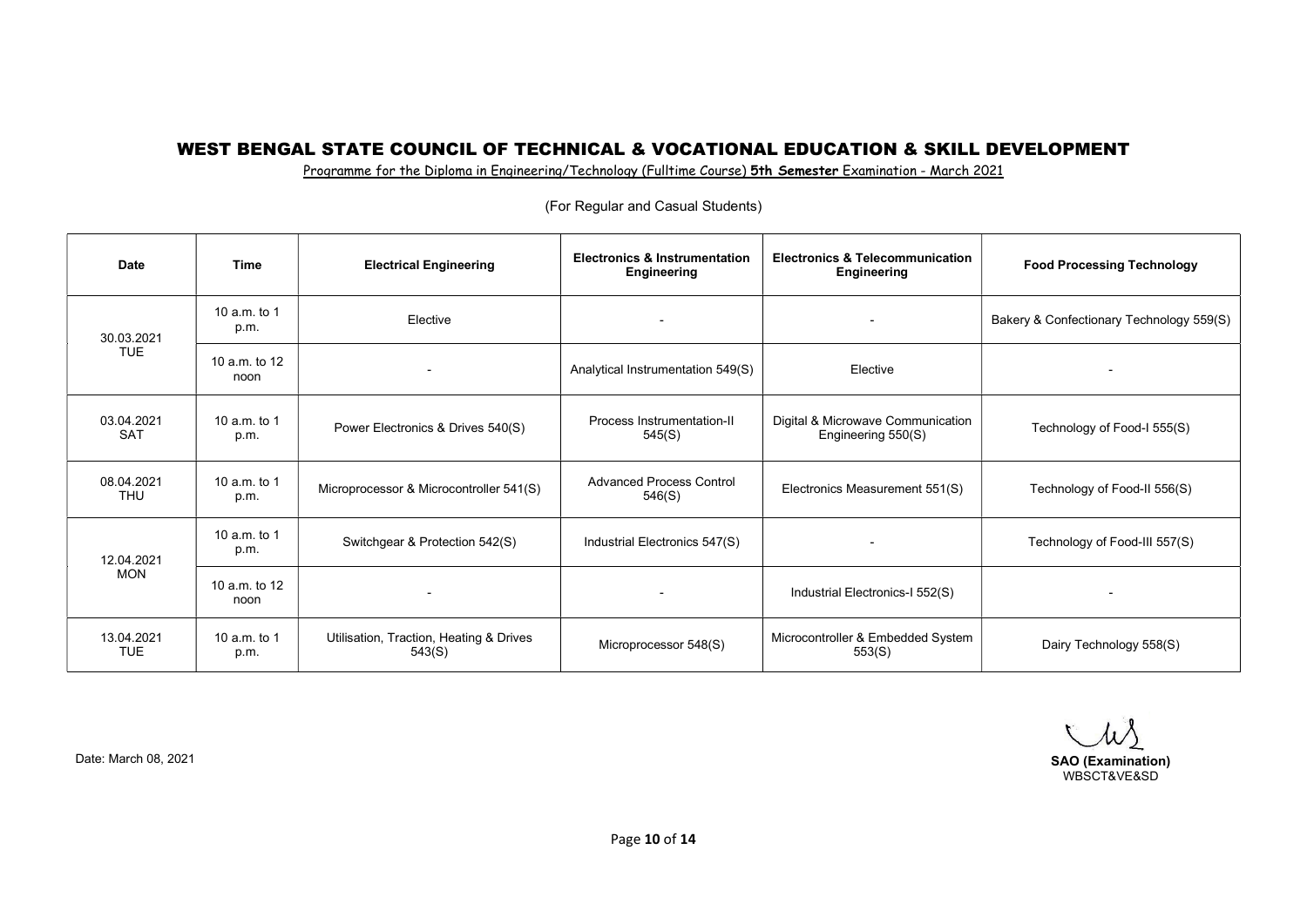Programme for the Diploma in Engineering/Technology (Fulltime Course) 5th Semester Examination - March 2021

| <b>Date</b>              | <b>Time</b>                                                    | <b>Footwear Technology</b>                                          | <b>Leather Goods Technology</b>                                   | <b>Mechanical Engineering</b>              | <b>Mechanical Engineering (production)</b>             | <b>Geographical Information</b><br>System & Global<br><b>Positioning System</b>             |
|--------------------------|----------------------------------------------------------------|---------------------------------------------------------------------|-------------------------------------------------------------------|--------------------------------------------|--------------------------------------------------------|---------------------------------------------------------------------------------------------|
| 30.03.2021               | 10 a.m. to 1<br>p.m.                                           |                                                                     | $\overline{\phantom{a}}$                                          | $\overline{\phantom{a}}$                   |                                                        | Elective                                                                                    |
| <b>TUE</b>               | 10 a.m. to 12<br>noon                                          | Elective                                                            | Elective                                                          | Elective                                   | Elective                                               |                                                                                             |
| 03.04.2021               | 10 a.m. to 1<br>Leather Goods Costing 566(S)<br>572(S)<br>p.m. |                                                                     | Fluid Mechanics & Machinery                                       | Welding Technology 577(S)                  | Advance Geographic<br>Information System 599-<br>BA(S) |                                                                                             |
| <b>SAT</b>               | 10 a.m. to 12<br>noon                                          | International Trend on Footwear<br>Technology 560(S)                | $\sim$                                                            | $\blacksquare$                             | $\sim$                                                 |                                                                                             |
| 08.04.2021               | 10 a.m. to 1<br>p.m.                                           | Method of Footwear Manufacture-III 561(S)                           |                                                                   | Advanced Manufacturing<br>Processes 573(S) | $\overline{\phantom{a}}$                               | $\overline{\phantom{a}}$                                                                    |
| <b>THU</b>               | 10 a.m. to 12<br>noon                                          | $\blacksquare$                                                      | <b>Quality Assurance &amp; Total</b><br>Quality Management 567(S) | $\blacksquare$                             | Engineering Metrology 578(S)                           | $\sim$                                                                                      |
| 12.04.2021<br><b>MON</b> | 10 a.m. to 1<br>p.m.                                           | Principles of Footwear Designing & Pattern<br>Developing-III 562(S) |                                                                   | $\blacksquare$                             | Automation & CNC Machines 579(S)                       | Application of Geo-<br>Informatics & Spatial<br><b>Decision Support System</b><br>599-BB(S) |
|                          | 10 a.m. to 12<br>noon                                          | $\sim$                                                              | Leather Goods Merchandising<br>568(S)                             | Measurement & Control 574(S)               | $\sim$                                                 | $\overline{\phantom{a}}$                                                                    |
| 13.04.2021<br><b>TUE</b> | 10 a.m. to 1<br>p.m.                                           | Footwear Machinery-II 563(S)                                        | Machineries for Leather Goods-<br>$II$ 569(S)                     | Power Engineering 575(S)                   | Thermal Power 580(S)                                   |                                                                                             |
| 19.04.2021<br><b>MON</b> | 10 a.m. to 1<br>p.m.                                           | Footwear Costing & Quality Management<br>564(S)                     | Material Testing 570(S)                                           | $\blacksquare$                             | Modern Machining Processes 581(S)                      | $\overline{\phantom{a}}$                                                                    |

Date: March 08, 2021 SAO (Examination) WBSCT&VE&SD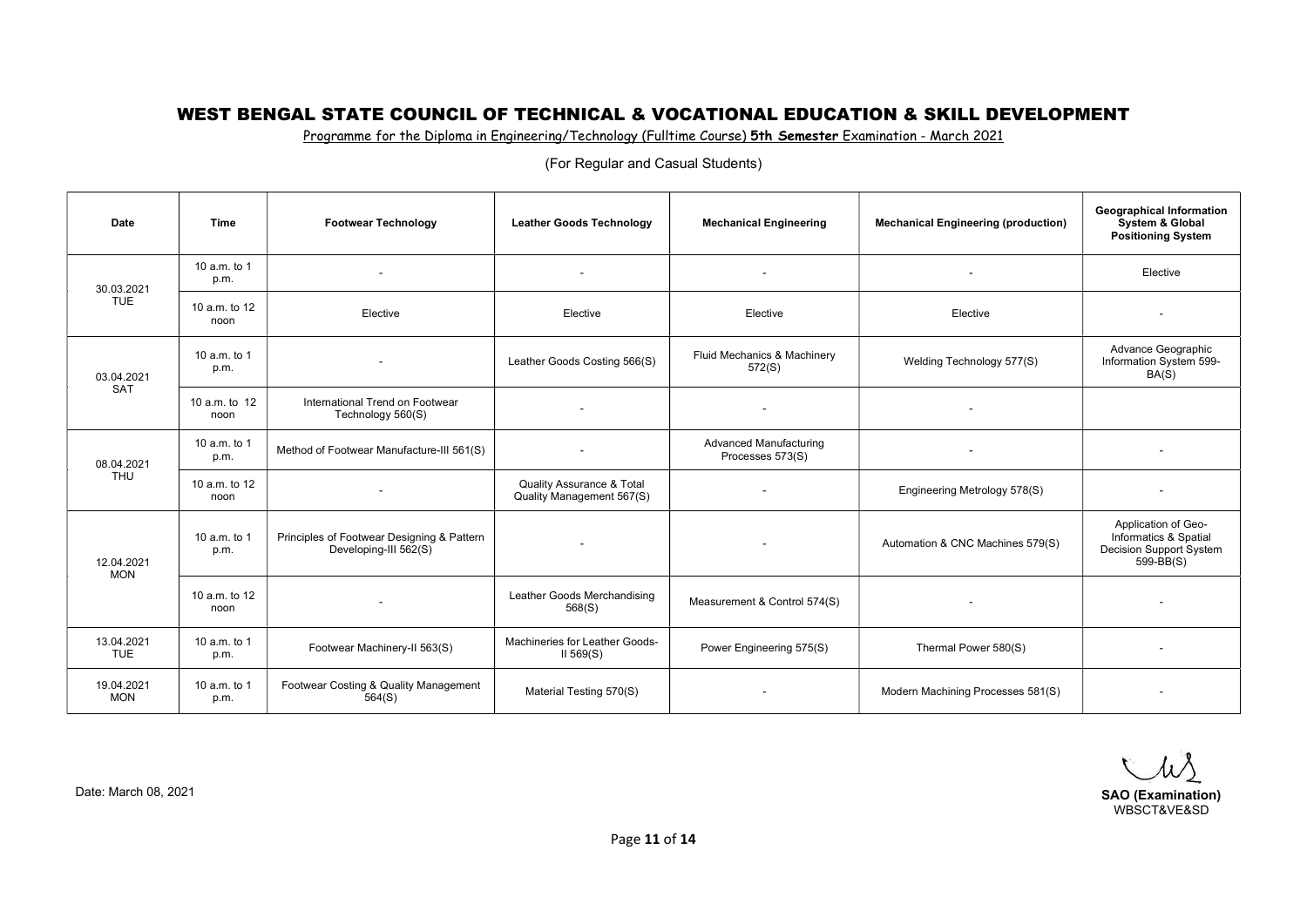Programme for the Diploma in Engineering/Technology (Fulltime Course) 5th Semester Examination - March 2021

| <b>Date</b>              | <b>Time</b>             | <b>Medical Laboratory Technology</b>           | <b>Metallurgical Engineering</b>         | <b>Mine Surveying</b>                      | <b>Mining Engineering</b>                                   | <b>Electronics &amp;</b><br>Communication<br>Engineering   |
|--------------------------|-------------------------|------------------------------------------------|------------------------------------------|--------------------------------------------|-------------------------------------------------------------|------------------------------------------------------------|
| 30.03.2021               | 10 a.m. to $1$<br>p.m.  | Digital Logic Design 586(S)                    | Elective                                 |                                            |                                                             |                                                            |
| <b>TUE</b>               | 10 $a.m.$ to<br>12 noon |                                                |                                          |                                            |                                                             | Elective                                                   |
| 03.04.2021<br><b>SAT</b> | 10 a.m. to $1$<br>p.m.  | Clinical Microbiology 582(S)                   | Steel Making Process 588-<br>A(S)        | Mine Surveying-I 589-A(S)                  | Mine Surveying-I 589-A(S)                                   | Digital & Microwave<br>Communication<br>Engineering 550(S) |
| 08.04.2021<br><b>THU</b> | 10 a.m. to 1<br>p.m.    | Biomedical Instrumentation-III 583(S)          | Foundry Technology 588-<br>B(S)          | Advance Surveying-II 589-B(S)              | Mine Management, Legislation &<br>General Safety-I 590-A(S) | Electronics<br>Measurement 551(S)                          |
| 12.04.2021<br><b>MON</b> | 10 a.m. to 1<br>p.m.    |                                                | Metal Processing 588-C(S)                | Modern Surveying 589-C(S)                  |                                                             |                                                            |
|                          | 10 $a.m.$ to<br>12 noon | Radiography Techniques 584(S)                  |                                          |                                            | Mine Ventilation-I 590-B(S)                                 | <b>Industrial Electronics-I</b><br>552(S)                  |
| 13.04.2021               | 10 a.m. to 1<br>p.m.    |                                                | Energy & Environment<br>Control 588-D(S) | Land Laws & Mine Legislation<br>$589-D(S)$ | Electrical Engineering & Mechanical<br>Engineering 590-C(S) | Microcontroller &<br><b>Embedded System</b><br>553(S)      |
| <b>TUE</b>               | 10 $a.m.$ to<br>12 noon | Electrical & Electronics Measurement<br>585(S) | $\overline{\phantom{a}}$                 | $\overline{\phantom{a}}$                   |                                                             |                                                            |
| 19.04.2021<br><b>MON</b> | 10 $a.m.$ to<br>12 noon | Hospital & Industrial Management<br>587(S)     |                                          |                                            |                                                             |                                                            |

(For Regular and Casual Students)

WS

WBSCT&VE&SD

Date: March 08, 2021 SAO (Examination)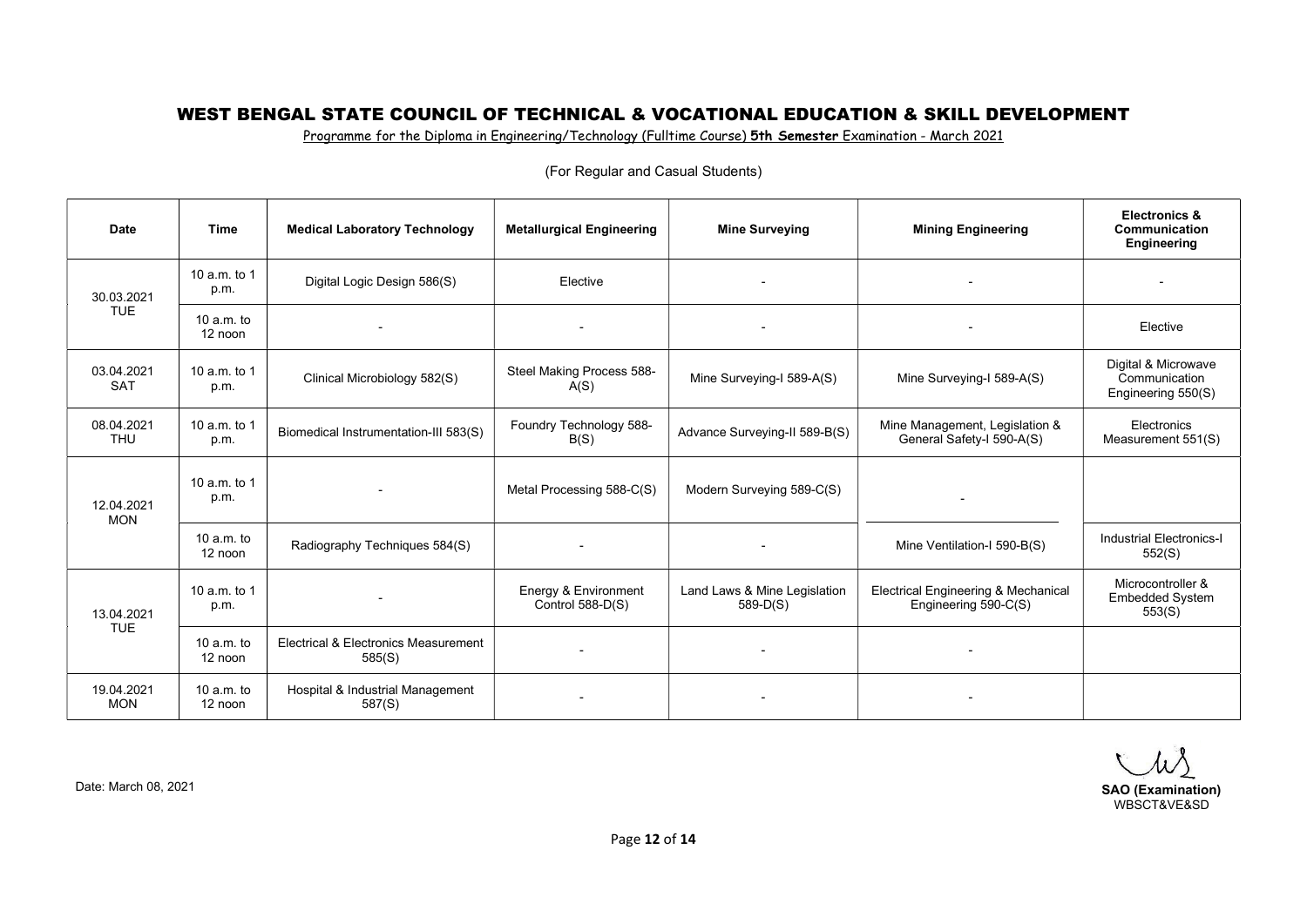Programme for the Diploma in Engineering/Technology (Fulltime Course) 5th Semester Examination - March 2021

| Date                     | Time                    | <b>Modern Office Practice &amp;</b><br><b>Management</b>         | <b>Multimedia Technology</b>                         | <b>Packaging Technology</b>                                    | Photography                                | <b>Instrumentation &amp;</b><br><b>Control Engineering</b> |
|--------------------------|-------------------------|------------------------------------------------------------------|------------------------------------------------------|----------------------------------------------------------------|--------------------------------------------|------------------------------------------------------------|
| 30.03.2021<br><b>TUE</b> | 10 a.m. to 1<br>p.m.    | Elective                                                         |                                                      |                                                                |                                            |                                                            |
|                          | 10 $a.m.$ to<br>12 noon |                                                                  | $\overline{\phantom{a}}$                             | Principle of Refrigeration &<br>Cold Storage 593-E(S)          |                                            | Analytical<br>Instrumentation 549(S)                       |
| 03.04.2021<br><b>SAT</b> | 10 a.m. to 1<br>p.m.    | Marketing Management 591-A(S)                                    | Introduction to 3D Modelling<br>& Animation 592-A(S) | Food Processing & Packaging<br>$593-A(S)$                      | Motion Picture Photography-I 594-<br>A(S)  | Process Instrumentation-<br>$II$ 545(S)                    |
| 08.04.2021<br><b>THU</b> | 10 a.m. to 1<br>p.m.    | Indian Constitution & Contemporary<br>Economic Problems 591-B(S) | Multimedia Technology-II<br>(Audio & Video) 592-B(S) | Packaging Machinery &<br>Equipment 593-B(S)                    | Videography-II 594-B(S)                    | <b>Advanced Process</b><br>Control $546(S)$                |
| 12.04.2021<br><b>MON</b> | 10 a.m. to 1<br>p.m.    | Company Law 591-C(S)                                             | Audio Visual Media 592-<br>C(S)                      | Packaging Economics,<br>Legislation & Management<br>$593-C(S)$ | Multimedia & Animation-II 594- C(S)        |                                                            |
|                          | 10 $a.m.$ to<br>12 noon |                                                                  |                                                      |                                                                |                                            | <b>Applied Electronics-II</b><br>599-AA(S)                 |
| 13.04.2021<br><b>TUE</b> | 10 a.m. to 1<br>p.m.    |                                                                  | Multimedia Authoring-I 592-<br>D(S)                  | Package Printing Technology<br>$593-D(S)$                      | Filming & Editing Technique-I 594-<br>D(S) | Microprocessor 548(S)                                      |
| 19.04.2021<br><b>MON</b> | $10 a.m.$ to<br>12 noon |                                                                  |                                                      |                                                                |                                            | Optical Instrumentation<br>599-AB(S)                       |

Date: March 08, 2021 SAO (Examination) WBSCT&VE&SD